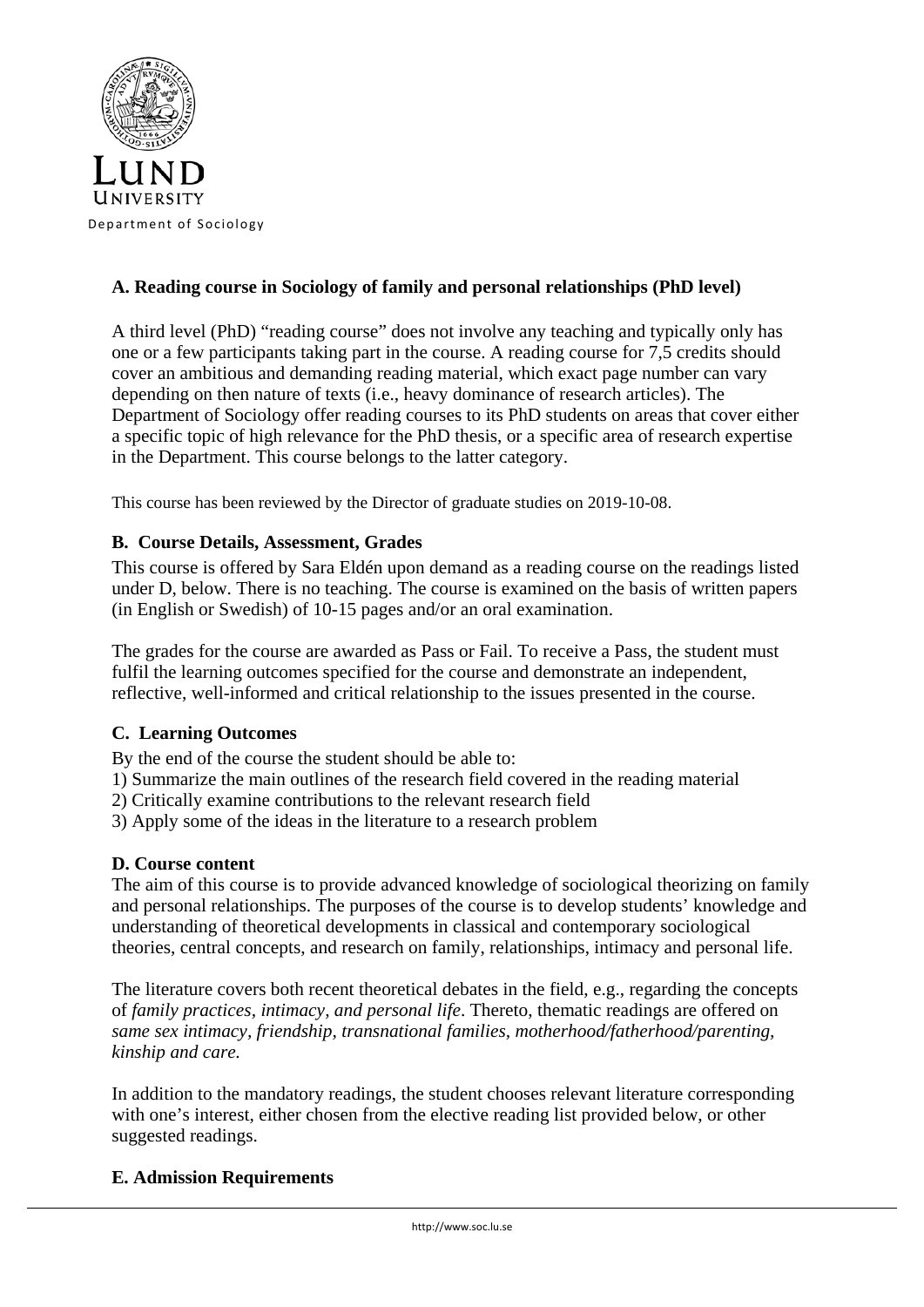Applicants must be admitted to the Ph.D. program at the Department of Sociology, Lund University, or be accepted as a visiting student to that program.

## **F. Course Literature**

## **Literature (required marked with a star\*):**

### **Main course books:**

\*Jamieson, L. (1998) *Intimacy: Personal Relationships in Modern Societies*, Cambridge: Polity.

\*Morgan, D. (2011) *Rethinking Family Practices*, Basingstoke: Palgrave Macmillan.

\*Smart, C. (2007) *Personal Life: New Directions in Sociological Thinking*, Cambridge: Polity.

# **Thematic:**

*On concepts*

Giddens, A. (1992) *The Transformation of Intimacy*, Cambridge: Polity. Chapter 4 'Love, commitment and the pure relationship'.

Jamieson, L. (1999) 'Intimacy transformed? A critical look at the 'pure relationship', *Sociology*, 33 (3): 477-494.

Brannen, J. & Nilsen, A. (2005). 'Individualisation, choice and structure: A discussion of current trends in sociological analysis', *Sociological Review,* 53(3): 412-428.

\*Gross, N. (2005) 'The detraditionalization of intimacy reconsidered', *Sociological Theory*, 23(3): 286-311.

Smart C. and Shipman, B. (2004) 'Visions in monochrome: Families, marriage and the individualization thesis ', *British Journal of Sociology*, 55(4):491-509.

\*Finch, J. (2007) 'Displaying families' *Sociology*, 41(1): 65-81.

\*Morgan, D. (1996) *Family Connections*, Cambridge: Polity, Ch 1 & Conclusion

Van Every, J. (1999) 'From modern nuclear family households to post modern diversity? The social construction of 'families', in Wright, C. and Jagger, G. (eds.) *Changing Family Values*, London: Routledge.

Widmer, E., Castren, A-M., Jallinoja, R., Ketokivi, K. (2008) Introduction, i Eric Widmer & Riita Jallinoja (red.) *Beyond the nuclear family: families in a configurational perspective*. Bern: Peter Lang, 1-11.

\*Edwards, R. Ribbens McCarthy, J. & Gillies, V. (2012) The politics of concepts: family and its (putative) replacements. *The British Journal of Sociology*, 63 (4): 730-746.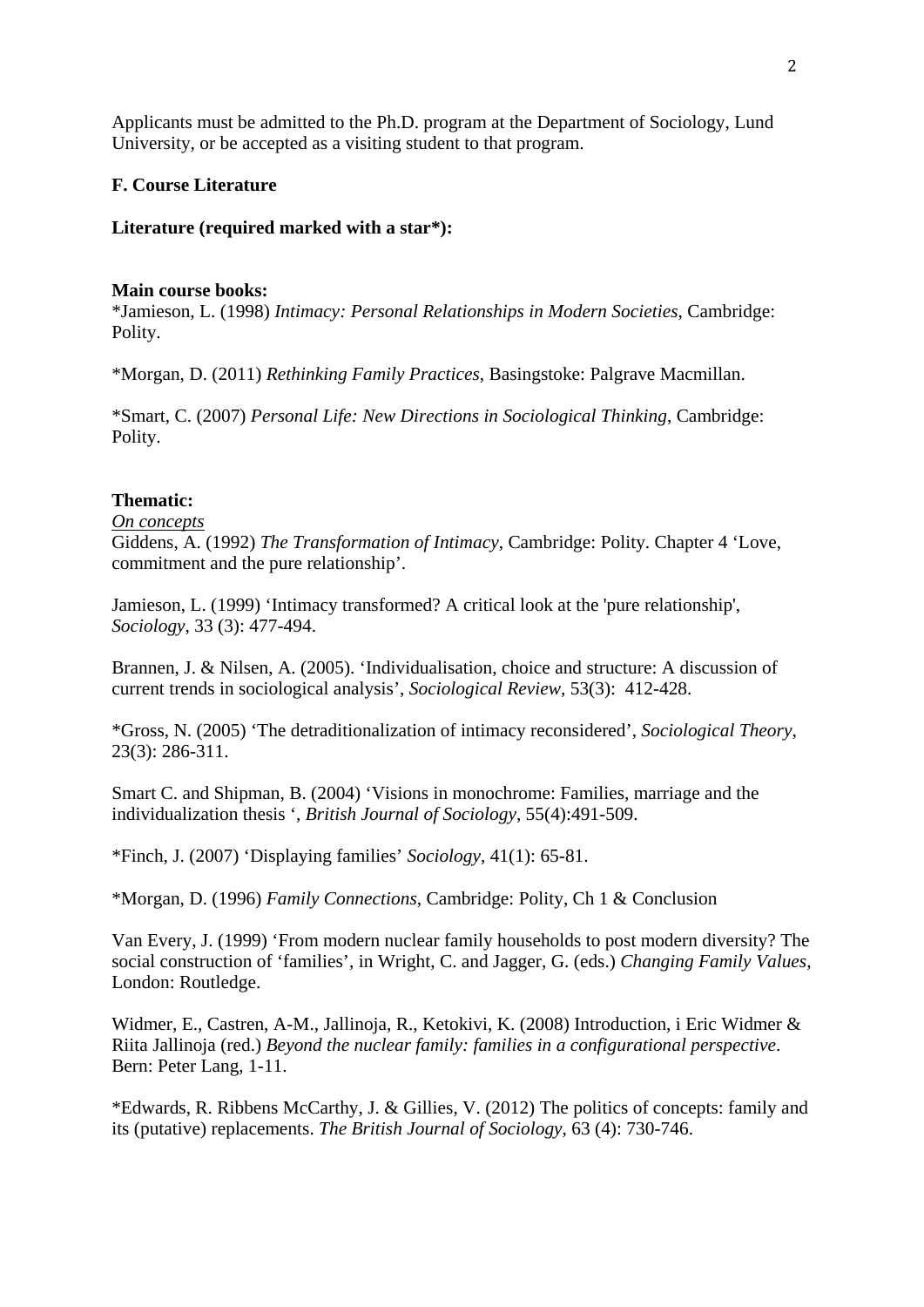\*Gilding, M. (2010) 'Reflexivity over and above convention: The new orthodoxy in the sociology of personal life, formerly sociology of the family', *British Journal of Sociology*, 61 Issue 4: 757-777.

### *Same sex intimacy*

Weeks, J., Heaphy, B. and Donovan, C. (2001) *Same Sex Intimacies*, London: Routledge. Chapter 1 'Families of choice'

Weston, K (1991) *Families We Choose: Lesbians, Gays and Kinship*, New York, NY: Columbia University Press. Chapter 5 'Families we choose'

Hayden, C (1995) "Gender genetics and generation: Reformulating biology in lesbian kinship." Cultural Anthropology 10(1): 41-63 Det verkar vara en kritik mot *Families we choose.*

Andreassen., R (2017) "New kinship, new family formations and negotiations of intimacy vi social media sites." *Journal of Gender Studies,* Epub

### *Friendship*

Roseneil, S. and Budgeon, S. (2004) 'Beyond the conventional family: Intimacy, care and community in the 21st century', *Current Sociology*, 52(2): 135-159.

### *Transnational families*

Chamberlain M. (2006) *Family Love in the Diaspora: Migration and the Anglo-Caribbean Experience*, New Brunswick, NJ: Transaction Publishers, Chapter 5 'Transnational narratives and national belongings'

Heath, S., McGhee, D. & Trevena, P. (2011) 'Lost in transnationalism: Unraveling the conceptualisation of families and personal life through a transnational gaze', *[Sociological](http://www.socresonline.org.uk/)  [Research Online](http://www.socresonline.org.uk/)*, 16(4),<http://www.socresonline.org.uk/16/4/12.html>

#### *Motherhood, fatherhood, parenting*

Gillies, V. (2007) *Marginalised Mothers*, London: Routledge. Chs 3 & 6

May, V. (2008) 'On being a 'good' mother: The moral presentation of self in written life stories', *Sociology* 42 (3): 470-486

Brannen, J. & Nilsen, A. (2006) 'From fatherhood to fathering: Transmission and change among British fathers in four-generation families', *Sociology*, 40(2): 335-352.

Dermott, E. (2003) 'The intimate father: Defining paternal involvement', *Sociological Research Online* [www.socresonline.org.uk](http://www.socresonline.org.uk/) 

Hays, S. (1996) *The cultural contradictions of motherhood*. New Haven: Yale University Press. (utdrag)

Lareau, A. (2003) *Unequal childhoods: The class, race, and family life*. Berkeley: University of California Press. (utdrag)

[Jamieson, L., Wasoff, F. and Simpson,](http://www.socresonline.org.uk/14/2/5/jamieson.html) R. (2009) 'Solo-living, demographic and family change: The need to know more about men', *Sociological Research Online* 14(2).